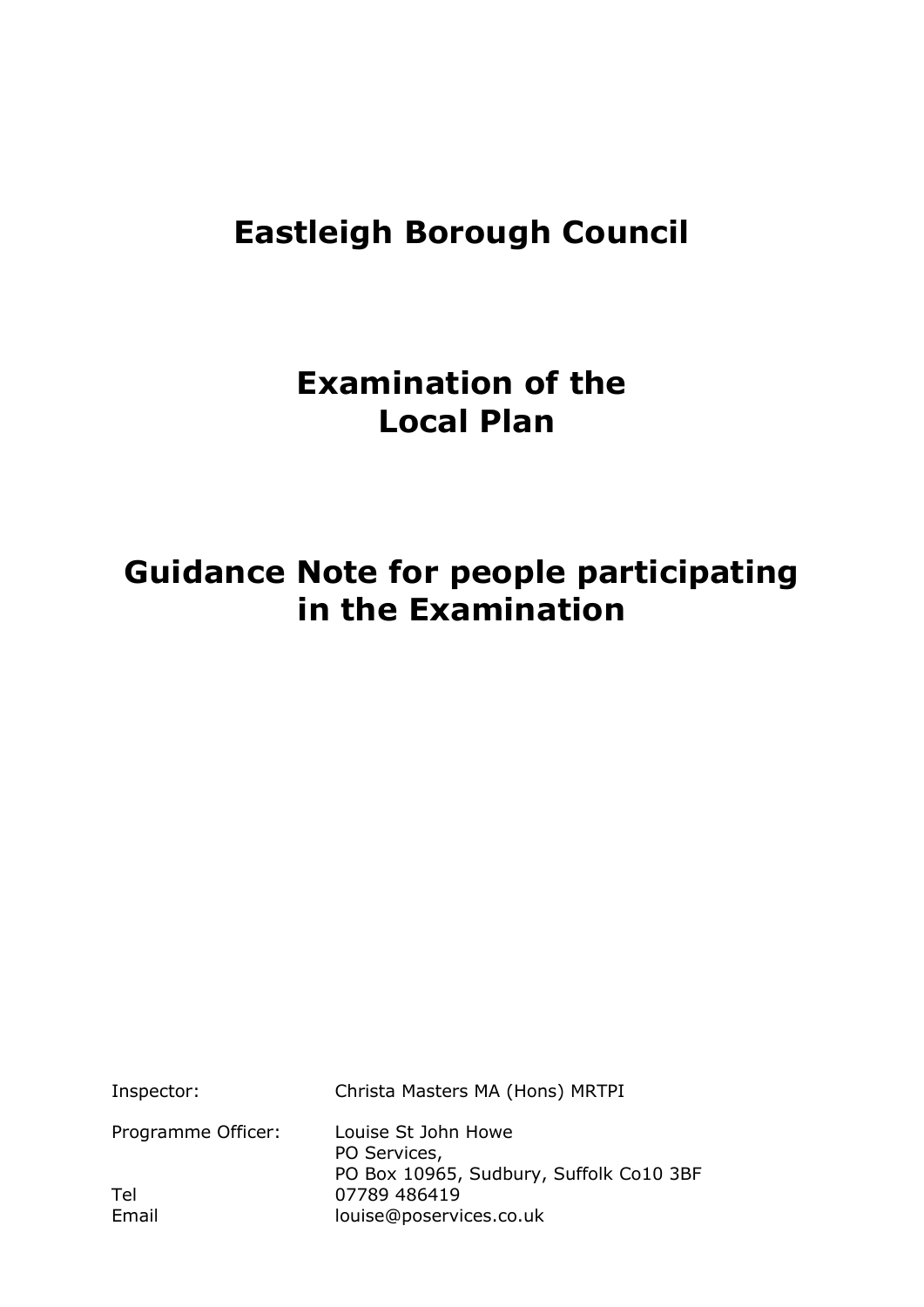### **Introduction**

1. This note is intended to assist those who have made representations in relation to the examination of the Eastleigh Local Plan as part of the presubmission consultation process and those who wish to appear in person. Its purpose is to explain the procedural and administrative matters relating to the examination process.

#### **Inspector and Programme Officer**

- 2. The Plan was submitted to the Secretary of State for independent examination on 31 October 2018. I am the Inspector who has been appointed to carry out the examination.
- 3. The Programme Officer (PO) for the Examination is Louise St John Howe. She can be contacted on 07789 486419 or by email at louise@poservices.co.uk.
- 4. The PO is independent of the Council and works as an impartial officer of the Examination under my direction. The main tasks of the PO are to liaise with all parties to ensure the smooth running of the Examination, to organise the hearings, to ensure that all documents are recorded and distributed as necessary. Any documentation connected with the Examination process should be forwarded to her. Any other procedural questions or other matters that you wish to raise with me prior to the hearings should be directed through the PO.

### **Examination Hearings**

- 5. The Examination hearings for the Eastleigh Local Plan (LP) will commence on Thursday 21 November 2019 at 10am. The hearings will form part of my Examination of this Local Plan and will proceed on the basis of an agenda that I will prepare shortly in advance of the hearings. I will also produce a provisional timetable which may be subject to change and will be placed on the Examination website.
- 6. There will be no pre-hearing meeting held. Participants are advised to make use of the Examination website where further information concerning the hearing sessions, timetable and relevant documents can be found. www.eastleigh.gov.uk/lpexamination

#### **Inspector's role and the Examination process**

- 7. My task is to consider the soundness and legal compliance of the Local Plan, on the basis of the relevant legislation and the guidance contained within paragraph 182 of the National Planning Policy Framework (NPPF). Considering soundness involves examining the Local Plan to determine whether it is:
	- (a) *positively prepared –* based on a strategy which seeks to meet objectively assessed development and infrastructure requirements;
	- (b) *justified* the most appropriate strategy when considered against the reasonable alternatives, based on proportionate evidence;
	- (c) *effective* deliverable over its period and based on effective joint working; and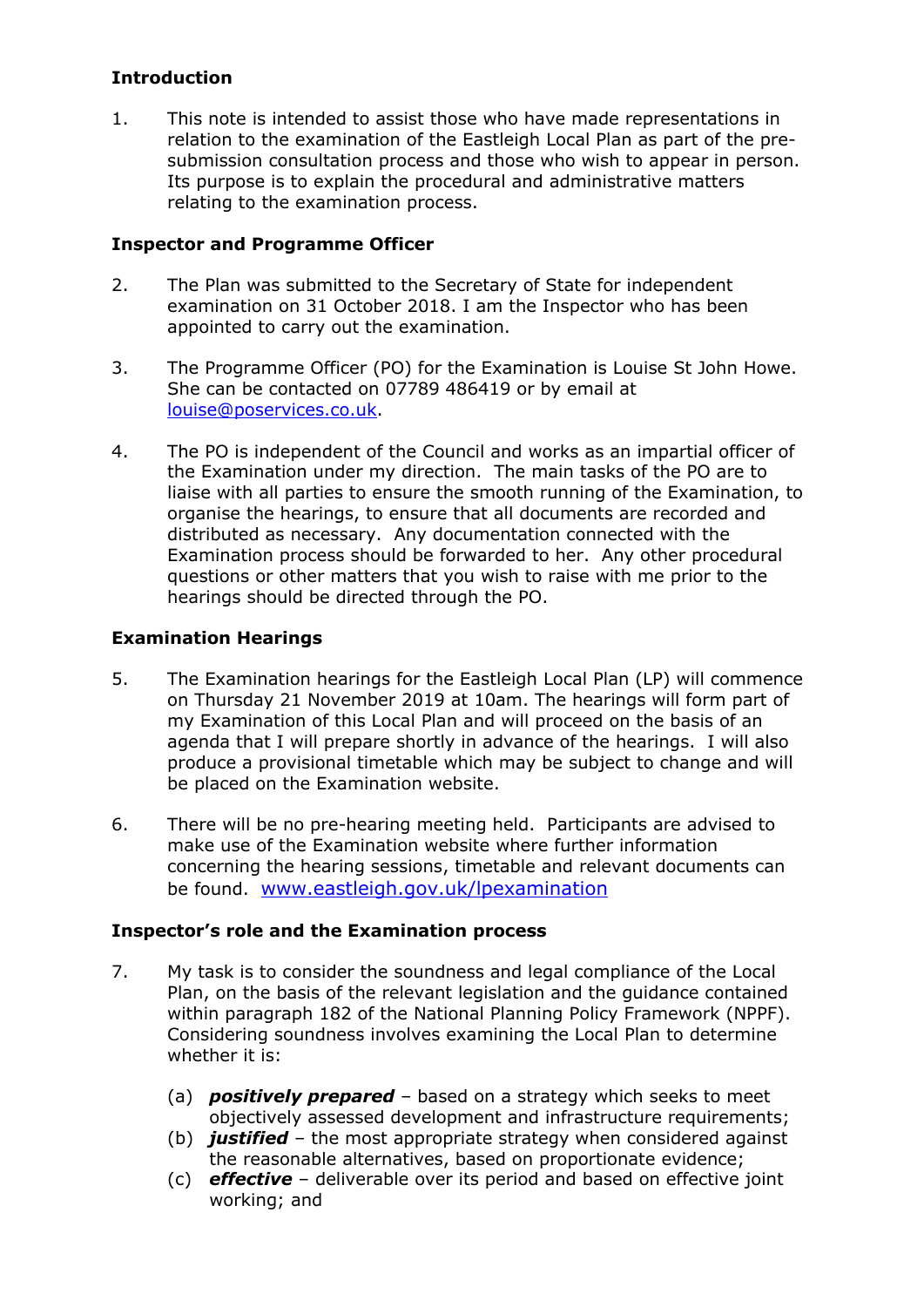- (d) *consistent with national policy* able to achieve sustainable development in accordance with the NPPF's policies.
- 8. The starting point for the Examination is that the Council has submitted what it considers to be a sound LP. Those seeking changes must demonstrate why it is unsound by reference to one or more of the tests of soundness. Representations will be considered insofar as they relate to soundness and legal requirements. My report will not refer to individual representations.
- 9. I will seek to address unresolved issues concerning soundness or legal compliance of the plan through round table discussions at the examination hearings as well as through a consideration of the original written representations. It should be emphasised that my role is not to improve the LP or to make it "more" sound but to determine whether or not it meets the soundness tests as it stands. For example, if an alternative version of a policy is put forward I cannot recommend it as an improvement if the LP is already sound. It is possible that further work will need to be carried out by the Council. If that is the case, the timetable, when known, will be provided on the examination website.

#### **The Matters and Issues for the Examination**

- 10. I am in the process of identifying a number of Matters, Issues and Questions which relate to the soundness of the LP and these will be set out in detail on a separate note. I sent the Council some initial questions on 20 March 2019 which can be seen on the Examination website. I have been provided with a response to this letter from the Council dated 29 March 2019 and this is also available on the Examination website.
- 11. Participants should be aware that the Council have produced updated/additional evidence in connection with the Local Plan examination. These documents can be found here

https://www.eastleigh.gov.uk/planning-and-building/planning-policy-andimplementation/local-plan/local-plan-examination/examinationlibrary/documents-submitted-since-october-2018

and representors may wish to take account of these documents in preparing any written statements. Where necessary, my matter and issues take account of these additional documents.

#### **Alternative sites**

- 12. The allocations, policies and overall strategy identified by the Local Plan should be appropriate having considered relevant alternatives and should be founded on a robust evidence base.
- 13. My starting point is that the Council has submitted allocations, policies and an overall strategy which it considers to be sound. I will not look beyond the LP's allocations, policies or strategy unless I conclude otherwise. There is no requirement for me to report on individual alternative sites and if I find the allocations contained within the Local Plan to be sound, individual alternative sites are unlikely to be addressed as part of my report.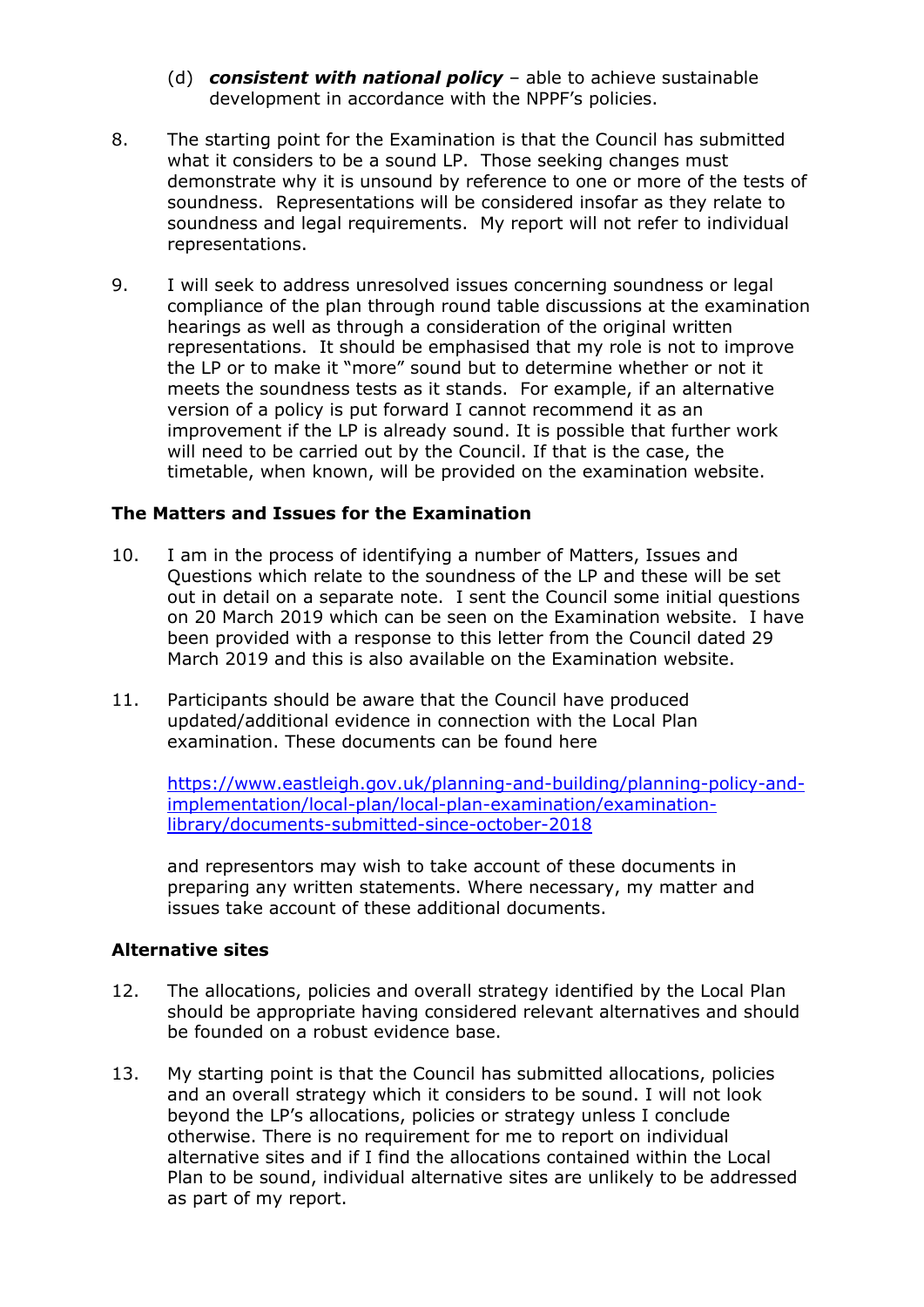#### **Representations and written statements**

- 14. Respondents have been asked by the Council whether their views should be dealt with in written form or whether they need to come and put them across at a hearing. **Both methods will carry the same weight and I shall have equal regard to views put at a hearing or in writing.** Attendance at a hearing session will only be useful and helpful to me if you need to participate in a discussion concerning the soundness or legal compliance of the Local Plan. Those who wish to proceed by written means can rely on what they have already submitted. There is no need to prepare a further statement if all the points are already covered in the original representation.
- 15. For those who do choose to provide statements, they should directly address the matters to be identified in the Schedule of Matters and Issues. Please only submit appendices to statements where they are essential. The statement should make it clear why they are relevant. Appendices should have a contents page and be paginated throughout. They should not contain extracts from any publication that is already before the examination, such as the Submission, Supporting and Examination Documents – a paragraph number or page reference will suffice. Representor's statement should encompass the following:
	- relate solely to the matters raised in their earlier representation
	- explain which particular part of the LP is unsound
	- explain why it is unsound, having regard to the NPPF
	- explain how the LP can be made sound
	- explain the precise change/wording that is being sought
- 16. From the Council, a written statement in response to all of the matters is required. These should include full and precise references to the evidence base to justify the policy and to demonstrate that the Local Plan is sound. They should also include references to any main modifications the Council considers necessary to make the Local Plan sound and set out the Council's position on changes sought by other parties, where relevant.
- 17. All statements should be provided to the PO in accordance with the key dates produced at the end of this guidance note. Statements should be limited to no more than 3000 words per matter. They should include the appropriate Matter and Issue number, as well as the name of the representor, at the top of the front page. Unnecessary repetition should be avoided. Representors should also bear in mind that the Council has produced a schedule of proposed changes to the LP (ED32/ED33, ED34 and ED35/ED36 in the Examination documents) in light of the representations made. In some cases this may satisfactorily address the comments or objections made.
- 18. Three paper copies (not bound) of each written statement should be sent to the PO. An electronic copy should also be provided. Statements should be on A4 paper and stapled. Plans or diagrams should fold down to A4 size.
- 19. Participants should adhere to the timetable to be published for submitting written statements. **Late submissions and additional papers are**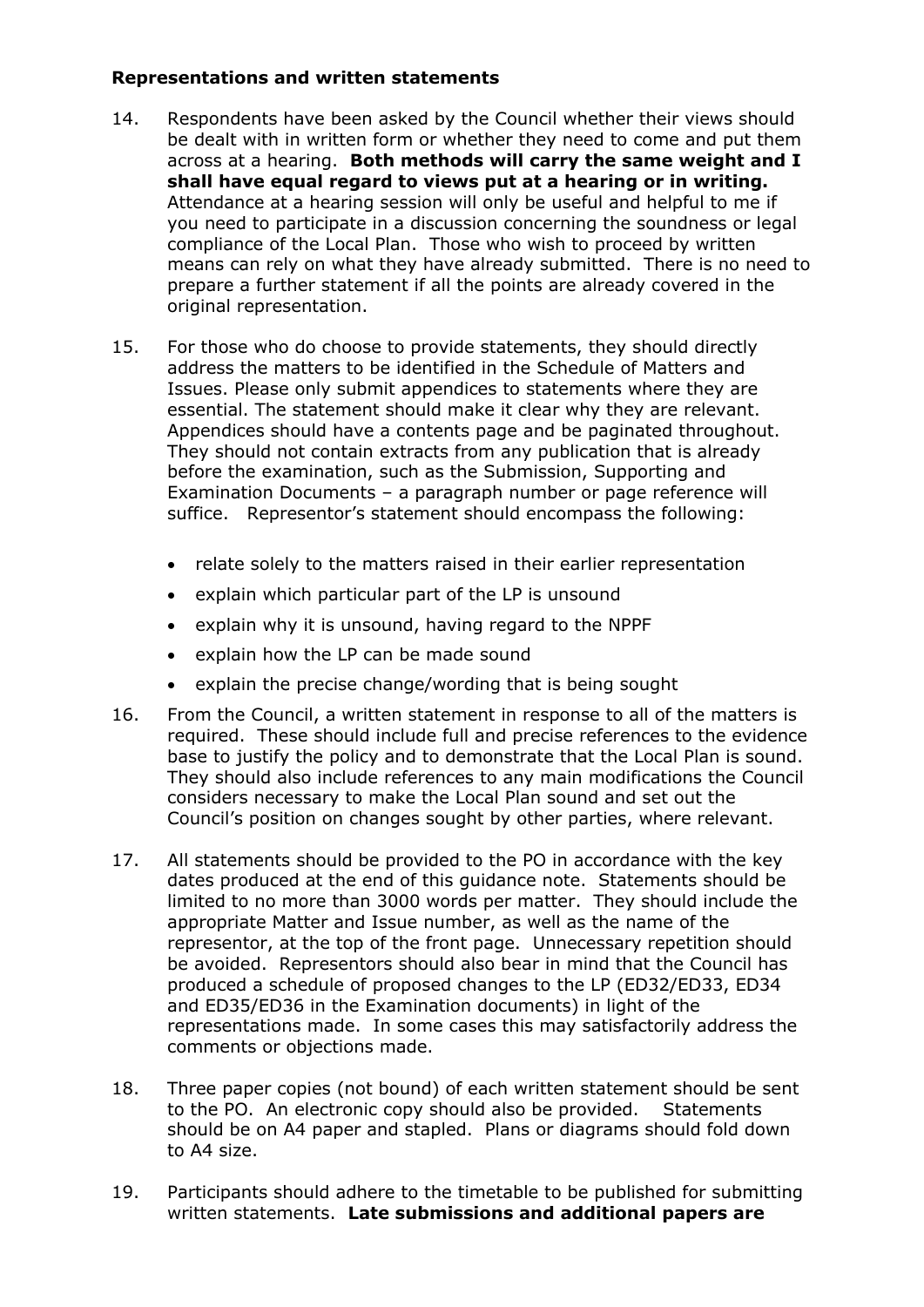**unlikely to be accepted on the day of the relevant session**, since this can cause disruption and result in unfairness, and may lead to the hearing being adjourned. In addition, I will not accept any further representations or evidence after the hearing sessions have finished unless specifically requested. Any late or unsolicited material is likely to be returned.

### **Statements of Common Ground**

20. Further discussion between the Council and representors is strongly encouraged, this should ideally take the form of a Statement of Common Ground. These statements will be welcome where they would help to identify points not in (or remaining in) dispute, and so enable the hearing to concentrate on the key issues that need further testing to establish whether the plan is sound. They could, for example, include agreed wording of a suggested change to a policy, agreed factual information, or clearly-identified points of disagreement. Statements of Common Ground should be submitted in time to feed into the relevant hearing statement. Please advise the PO in connection with the progress of the preparation of such statements.

### **Site visits**

21. Where necessary, I shall visit sites and areas referred to in the representations and statements before, during, or after the hearings. These visits will generally take place unaccompanied by any other parties, unless I need to arrange access to private land.

#### **Participation at hearing sessions**

- 22. Only those who have made representations seeking to change the Local Plan have a right to appear before, and be heard by, the Inspector.<sup>1</sup> However, I must stress that written representations carry the same weight as those made orally at a hearing session. As a result, participation at a hearing session is only necessary if, in the light of the Matters and Issues, you have specific points you wish to contribute.
- 23. To confirm, people who are able to participate in the forthcoming hearing sessions are those who made representations seeking to change the Local Plan under Regulation 20 (ie when the Council invited representations before submitting the LP for Examination) where their representation relates to a point among the Matters and Issues to the Examination.
- 24. The right to participate in a hearing extends only to those who propose changes to the LP in order to make it sound and legally compliant and is limited to those policies or matters which were the subject of the original representation. This strictly excludes those who have simply commented on a policy in the LP. So although anyone can attend the ability to speak is not available to all but is limited to either those with a legal right or those specifically invited. There is no need for those supporting the Local Plan to take part in the hearing. **All those who are seeking a change to the LP and wish to participate in the hearing session(s) please inform the Programme Officer no later than 11 October 2019.** If you do not contact the PO by that date it will be assumed that you do not

<sup>1</sup> S20(6) of the Planning and Compulsory Purchase Act 2004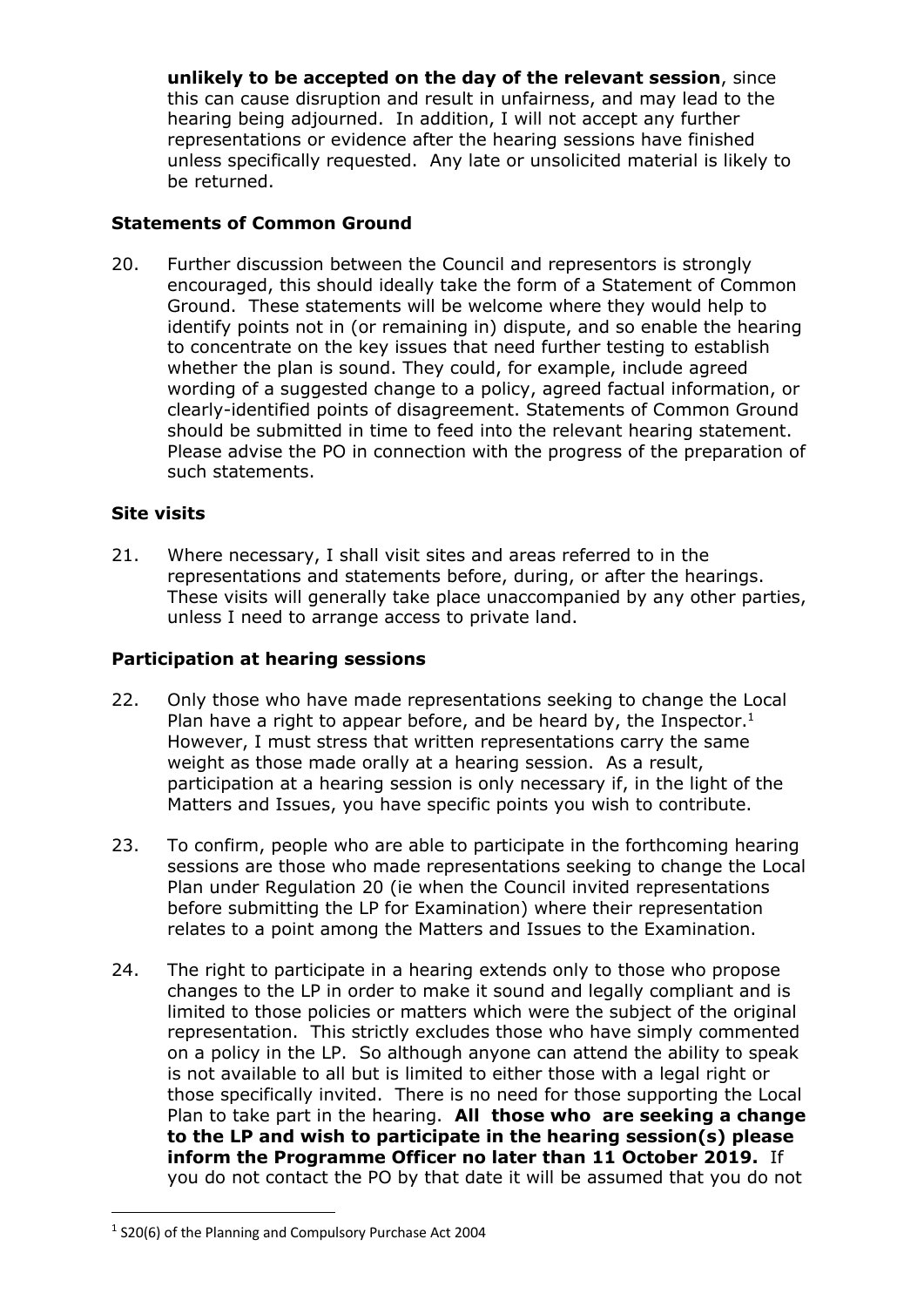wish to appear to be heard and you will not be listed as a participant. A draft programme and list of participants will be prepared which will be regularly updated and available on the Examination website. The hearing session will be open for anyone to observe.

#### **Hearings Arrangements**

- 25. The Council will advertise the start of the hearing sessions at least 6 weeks in advance.
- 26. The hearing sessions will commence on Thursday 21 November at 10am at the Millennium Suite, Botleigh Grange Hotel, Grange Road, Hedge End, Southampton, Hampshire, SO30 2GA. The hearing sessions will take place across a number of weeks and the full schedule of dates will be placed on the examination website. The PO will draw up the hearing programme which will reflect the main topics for discussion and invite participants on each date. Please check the Programme on the Examination website regularly for the full details of times and sessions. **It is the responsibility of participants to keep themselves up to date with the arrangements and programme, including being available at the reserve time indicated on the programme**. Whilst every effort will be made to keep to the draft timetable, late changes may be unavoidable.
- 27. The oral Examination will be based on the Matters, Issues and questions which will be published shortly. The hearings will deal with the individual policies and any issues in turn and will consider them by way of structured discussions which I will lead. The hearings will not normally involve crossexamination. Those attending may, if they wish, bring professional experts with them. Barristers and solicitors, if present, will be treated as part of the respective team.
- 28. The purpose of the hearings is to concentrate on the matters that I need to hear about. It is not an opportunity simply to repeat a case already set out in written representations. The discussions will be structured around an agenda which will be issued in its final form shortly before each hearing session. The emphasis will be on testing for soundness. I shall make a few brief comments on the matters I want covered, then invite individuals to make their contribution in response to the points I have raised. All participants will have an equal chance to speak.
- 29. Please advise the Programme Officer as soon as possible if you have any specific needs in relation to attendance and participation at the hearing sessions.

# **Availability of information**

30. The PO will maintain the Examination Library online at the Examination website. This contains all of the core documents, copies of the evidence base, associated documents and representations. The library will also include further written statements and related correspondence as it is received. The PO will also maintain a record of all documents submitted.